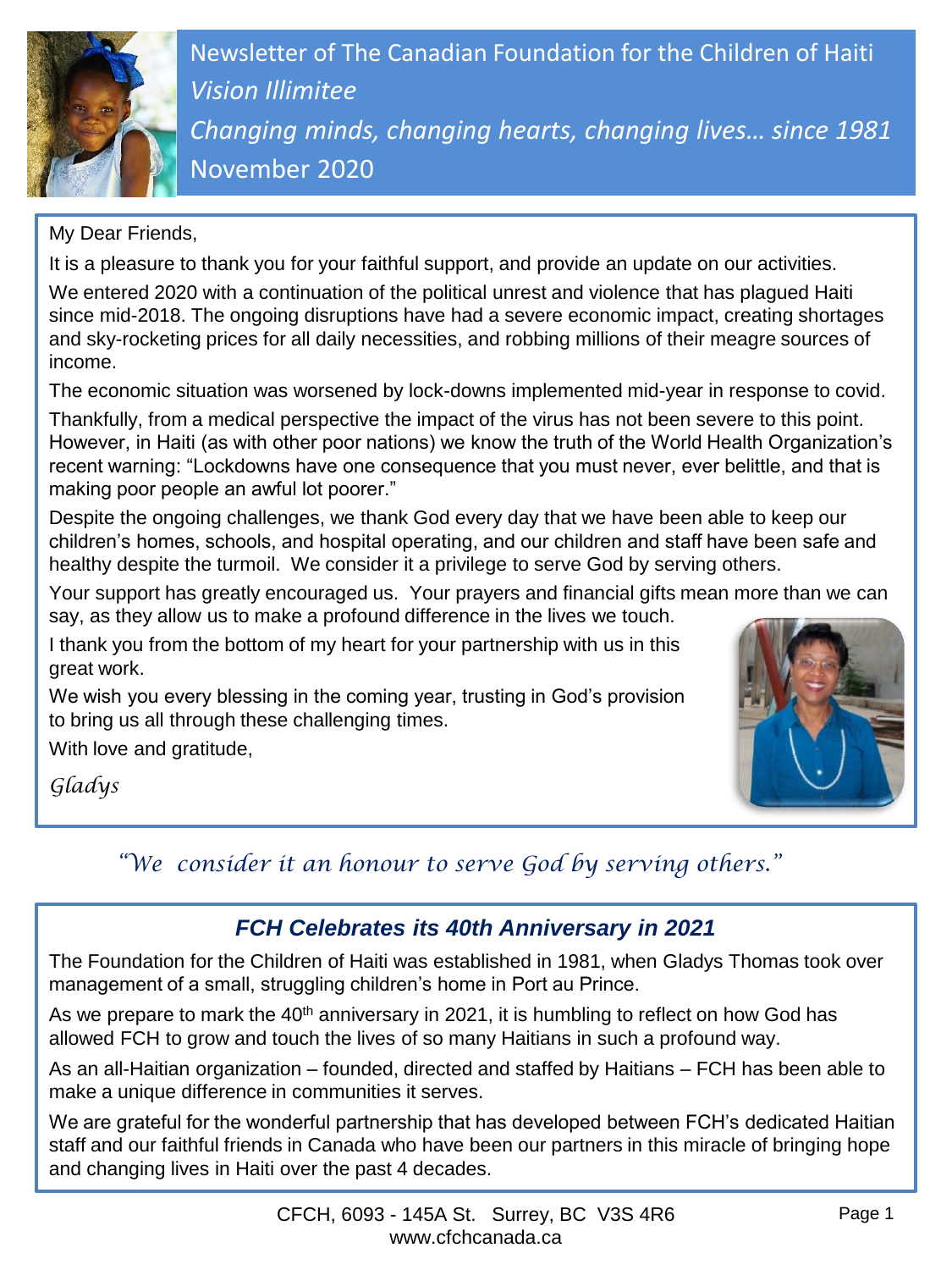

# *Foundation for the Children of Haiti at a Glance*

| <b>Ministry</b>                                                                         | <b>Overview</b>                                                                                                                                                                                                                        |
|-----------------------------------------------------------------------------------------|----------------------------------------------------------------------------------------------------------------------------------------------------------------------------------------------------------------------------------------|
| <b>Children's Village</b><br>1. Rainbow of Love<br>2. Hope Home<br>3. Elementary School | 1. Home to 75 children, from toddlers to late teens<br>2. Home to 23 residents with complex disabilities<br>3. 138 students including 17 in a Special Education program                                                                |
| Children's Village Staff                                                                | 49 workers at the Village: 1 Supervisor, 14 House Moms, 3<br>Cooks, 5 Laundry, 3 Support, 4 Hope Home therapists, 19<br>Teachers & Support Staff at the school.                                                                        |
| <b>Mussotte Elementary School</b>                                                       | 260 students, 10 teachers                                                                                                                                                                                                              |
| C-Tech                                                                                  | Post-secondary technical training institute (Nursing & IT programs)<br>75 students, 24 staff                                                                                                                                           |
| Hope Hospital                                                                           | Surgery, OBGYN, neonatal ICU, ICU, dialysis, emerg, pediatrics,<br>general medicine, lab, pharmacy, radiology, dermatology, urology,<br>ENT, opthamology, outpatient & inpatient services.<br>22,000 patient visits in 2020; 177 staff |

#### *A quick look into FCH's activities during 2020*

Despite the challenges, the Foundation has accomplished a great deal during the year:

- Most Hope Home residents are bed ridden or wheelchair-bound as they live with profound disabilities. Despite their limitations, all residents are integrated into the day-to-day life at the Village, and they welcome everyone with a smile and excitement. The Hope Home family is blessed with beautiful staff members that care for each resident as their own child.
- $\checkmark$  Many children at Rainbow of Love are from families with surviving relatives. While these adult family members are not able to provide for day-to-day needs of the children, FCH believes that it is in the best interest of the children and their relatives to have some form of ongoing relationship. FCH has established a program to locate family members and encourage meaningful interaction with the children. The children and adult family members benefit through this ongoing contact and support. Ultimately, family relationships will allow for more successful reintegration when children finish high school. Currently about 30% of the children at RoL are in some way connected with adult family members.
- $\checkmark$  C-Tech enrollment consists of 56 students in Nursing Sciences and 19 in the Electronics, Computer Programming and Networking program. 22 students from out of town live in the C-Tech dormitories.
- FCH only has an elementary school at the Children's Village, so 28 teenage children living at Rainbow of Love attend a high school in Port au Prince.

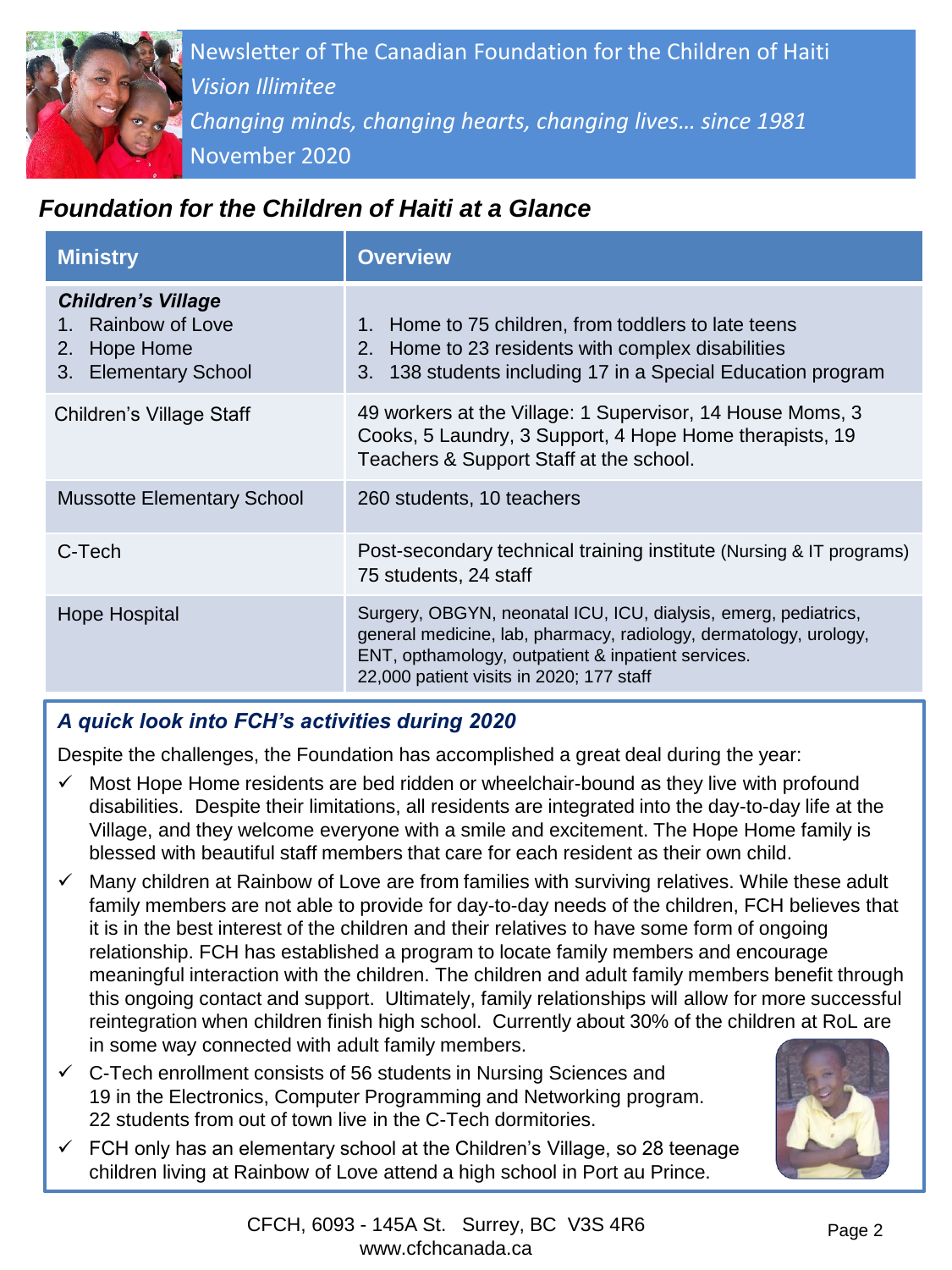

Ad *Changing minds, changing hearts, changing lives… since 1981* Newsletter of The Canadian Foundation for the Children of Haiti *Vision Illimitee* November 2020

### *A quick look into FCH's activities during 2020 (continued)*

- $\checkmark$  Hope Hospital's dialysis clinic doubled the number of patients receiving treatment from about 1,500 sessions in 2019 to over 3,000 during 2020. FCH was able to purchase 3 additional dialysis machines to accommodate the increased demand for treatment.
- $\checkmark$  In addition to the 98 children living in our residences, 473 students in our schools, and 22,000 Haitians receiving healthcare at Hope Hospital, FCH has a major impact on our community by providing employment for 260 Haitians. This means that 260 families are spared the uncertainty and hardship associated with the lack of stable income.
- ✓ During 2020, FCH provided food hampers to families of children attending the elementary school in Mussotte. This community was severely impacted by food shortages due to COVID restrictions and drought conditions in the area. Thanks to the generosity of CFCH supporters, food supplements were delivered in June, July, August, and November.
- $\checkmark$  Haiti's public electric power system is extremely unreliable, to the point that Hope Hospital and the Children's Village were almost 100% reliant on generators, which are a very costly alternative. Due to the overuse of the generators they are often out of service, and diesel fuel is frequently unavailable and  $-$  when it is  $-$  it is extremely expensive.

The situation has become so desperate that FCH was forced to begin a transition to solar power. 12 solar panels were installed at the Children's Village to provide much of the power needed, although more capacity is required for the school. In September, Hope Hospital commenced work on a solar system that will provide about half of the hospital's power requirements. Up front costs are high, and FCH is seeking funding to cover this important initiative.



## *Thank You !!*

Many thanks to all our friends for your faithful and generous support.

Your gifts and prayers make an immeasurable difference in the lives of the people in Haiti who are touched by the ministry of FCH. This would not be possible without your partnership with us. The staff in Haiti are also greatly encouraged, knowing that you stand with them, sharing their commitment to making a difference in Haiti.

We wish you and your families every blessing in the coming year.